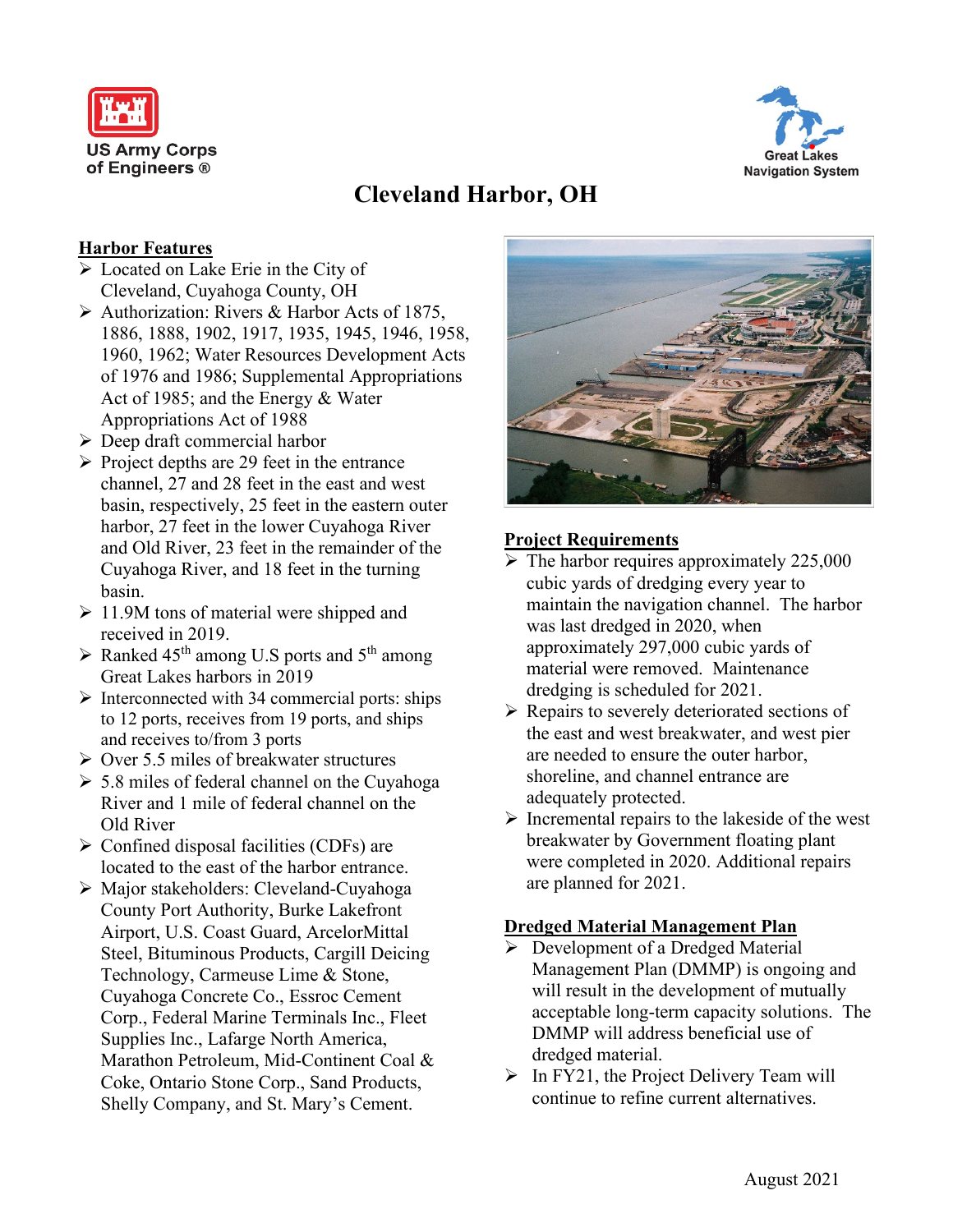# **Consequences of Not Maintaining the Project**

- Light loading: losses of between 1 and 2 feet of channel depth would result in increased transportation costs of between \$1,369,000 and \$5,014,000 annually.
- $\triangleright$  If the harbor closed to commercial traffic, commodities would require rail and truck transport. This would increase annual emission rates by over 102,686 tons of harmful particulate matter (PM-10) and increase costs by \$22,987,000 due to increased railroad-related accidents, and \$15,358,000 due to increased trucking-related accidents.

# **Transportation Importance**

- $\triangleright$  Major receiving and shipping port on the Great Lakes and critical harbor of refuge
- $\triangleright$  Major commodities shipped or received include iron ore, limestone, salt, cement and concrete, sand and gravel, and iron and steel products.
- $\triangleright$  Major iron ore trans-shipment facility located at Cleveland's Outer Harbor. This facility provides iron ore to inland steel mills at lower delivery costs when compared to truck or direct rail delivery.
- $\triangleright$  Waterborne transportation facilitated by the harbor supports \$545.7M in business revenue, 2,391 direct, indirect, and induced jobs, and \$183.8M in labor income to the transportation sector.
- $\triangleright$  Commodities handled by the harbor support \$15B in business revenue, 79,971 direct, indirect, and induced jobs, and \$4.2B in labor income.